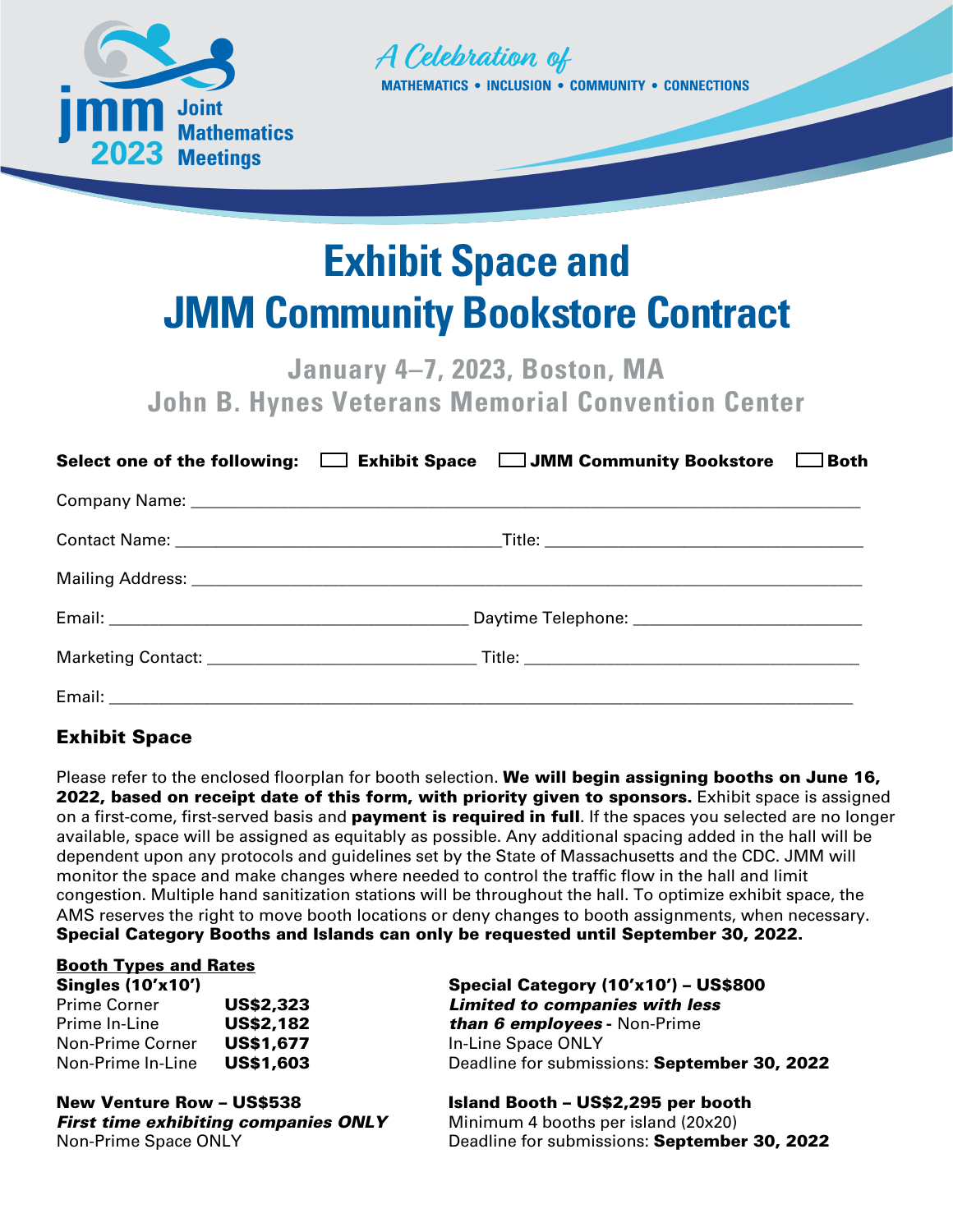## Exhibit Space Choice

Number of Booth(s) Required:  $1^{st}$  Choice Booth(s):  $2^{nd}$  Choice Booth(s):

### **Product/Service Type: (Circle all that apply):** Publications/Software/Hardware/Novelties

#### Please list your top 3 competitive companies:

 $\Box$  Check here if you do not mind being placed next to or across from a competitor.

Special Requests: \_\_\_\_\_\_\_\_\_\_\_\_\_\_\_\_\_\_\_\_\_\_\_\_\_\_\_\_\_\_\_\_\_\_\_\_\_\_\_\_\_\_\_\_\_\_\_\_\_\_\_\_\_\_\_\_\_\_\_\_\_\_\_\_\_\_\_\_\_\_\_\_\_\_\_\_\_\_\_\_\_\_\_\_\_

## JMM Community Bookstore

Companies who are exhibitors at the meeting but would also like to display some of their materials elsewhere in the hall may participate in the JMM Community Bookstore (formally the Joint Book Exhibit). To display your materials, please complete the form below.

### Material Prices

| <b>Books</b>            | <b>US\$53</b> | Posters (max 32"x40")                   | <b>US\$73</b> |
|-------------------------|---------------|-----------------------------------------|---------------|
| Journals                | <b>US\$53</b> | Catalogs (max 200 copies)               | <b>US\$53</b> |
| Poster (max $14"x18"$ ) | <b>US\$63</b> | Promotional Literature (max 300 copies) | <b>US\$53</b> |

## **JMM Community Bookstore Regulations**

This exhibit cannot be attended and/or staffed by any representative or affiliate of participating companies. Hardware displays, including laptop displays, are not permitted. **Participating companies must provide** order forms for their materials and ship both the forms and the materials, directly to the meeting. Materials will not be displayed without order forms.

Arrangements must be made with the Senior Meeting Specialist prior to the last day of the meeting to retrieve materials. Otherwise, all materials are subject to being discarded and/or donated to a local university. The AMS is not liable or responsible for any lost shipments of materials sent before or after the meeting, nor for loss or damage to any JMM Community Bookstore materials. The AMS cannot reimburse for any materials that could not be displayed for said reasons. All fees are non-refundable.

## JMM Community Bookstore Form

We wish to display the following books, journals, and promotional materials at the JMM Community Bookstore. (If more space is needed, please attach an additional list to this form.) We understand that we must provide order forms for all these materials. The order forms will accompany the displayed items.

| <b>Books and Journals - Title</b>                                                                                                 | <u>Author</u> | Price                                          |  |  |
|-----------------------------------------------------------------------------------------------------------------------------------|---------------|------------------------------------------------|--|--|
| Posters, Catalogs, and Promotional Literature - Item Description                                                                  |               |                                                |  |  |
| <b>Totals:</b> ___ books ___ journals ___ posters ___ posters ___ catalogs ___ promos $\frac{1}{2}$<br><b>Payment Information</b> |               |                                                |  |  |
| Exhibit Booth Space Total: \$                                                                                                     |               |                                                |  |  |
| JMM Community Bookstore Total: \$                                                                                                 |               |                                                |  |  |
| Grand Total: \$                                                                                                                   |               | Payment Type: _______ Check ______ Credit Card |  |  |